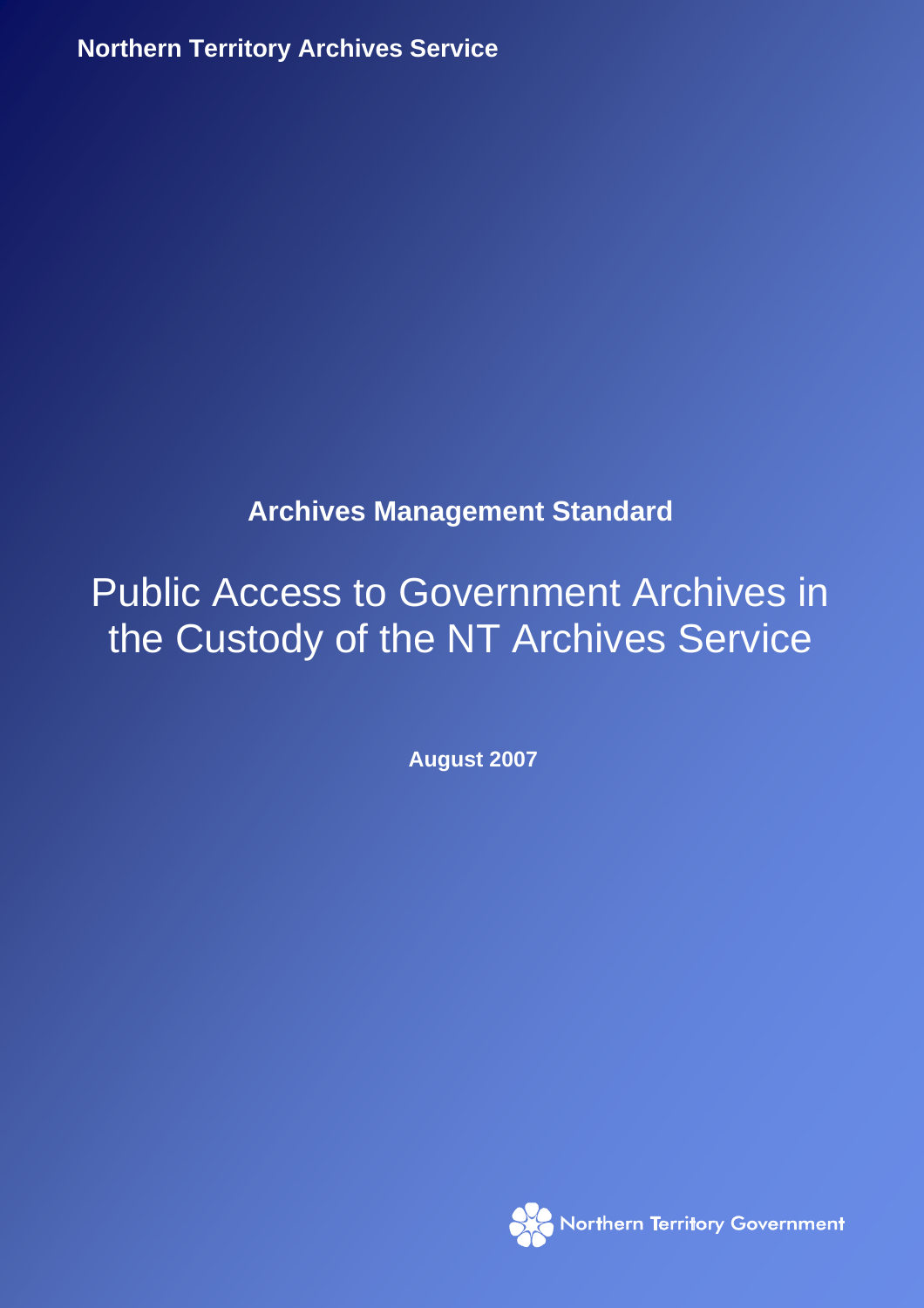For information and advice, please contact

NT Archives Service GPO Box 874 Darwin NT 0801

Telephone: (08) 8924 7677<br>Facsimile: (08) 8924 7660 Facsimile: (08) 8924 7660<br>Website: http://www.nt.go http://www.nt.gov.au/dcis/nta/

This standard is issued in pursuance of Section 137 of the *Information Act*.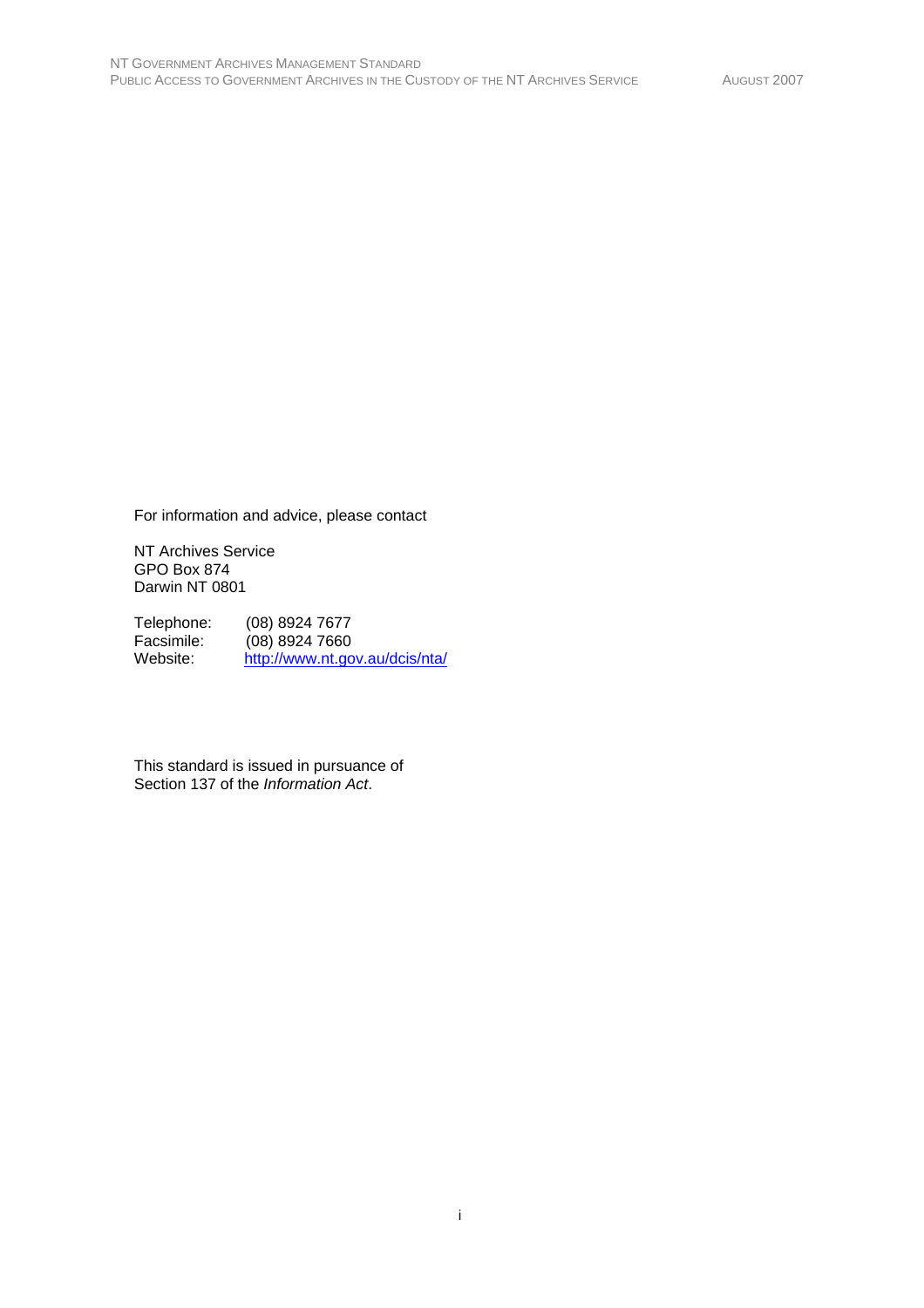## **TABLE OF CONTENTS**

| <b>Definitions</b>                                                                                                            |                                                                                                  |
|-------------------------------------------------------------------------------------------------------------------------------|--------------------------------------------------------------------------------------------------|
| <b>About This Standard</b>                                                                                                    | 2                                                                                                |
| Purpose<br>Scope<br><b>Regulatory Framework</b><br><b>Related Documents</b><br>Responsibility<br>Authority<br>Acknowledgments | 2<br>$\overline{2}$<br>$\overline{2}$<br>$\overline{2}$<br>$\overline{2}$<br>$\overline{2}$<br>2 |
| <b>Policy Statement</b>                                                                                                       | 4                                                                                                |
| <b>Explanation</b>                                                                                                            | 4                                                                                                |
| <b>Compliance Checklist</b>                                                                                                   | 6                                                                                                |
| Appendix A – Excerpts From Information<br>Act                                                                                 |                                                                                                  |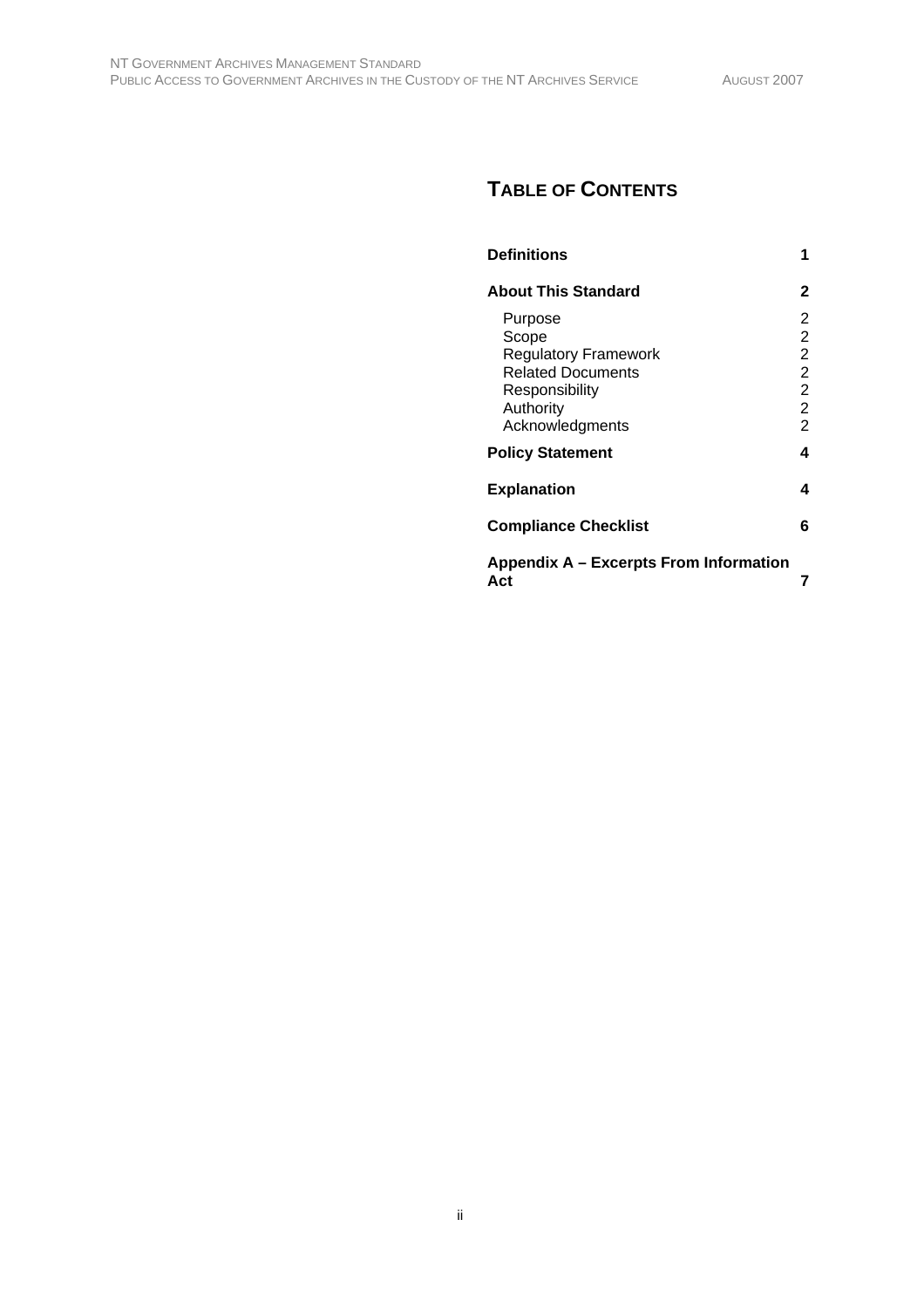### **DEFINITIONS**

| <b>Appraisal</b>                                 | The process of evaluating business activities to determine which records<br>need to be captured and how long the records need to be kept to meet<br>business needs, to maintain organisational accountability and<br>community expectations.                                                   |
|--------------------------------------------------|------------------------------------------------------------------------------------------------------------------------------------------------------------------------------------------------------------------------------------------------------------------------------------------------|
| <b>Archive</b>                                   | A record of permanent value that forms part of the Territory Archives. <sup>1</sup>                                                                                                                                                                                                            |
| <b>Disposal</b>                                  | A range of processes associated with implementing authorised decisions<br>about records retention, destruction, rearrangement, migration or<br>transfer of custody or ownership.                                                                                                               |
| <b>Disposal schedule</b>                         | A formal policy, authorised jointly by the Chief Executive of an NT<br>Government public sector organisation and the NT Archives Service,<br>that defines the temporary or permanent status, retention period and<br>consequent disposal actions authorised for classes of records.            |
| Open access period                               | The period during which the public can routinely access government<br>archives held in the custody of the NT Archives Service. The open<br>access period begins after the end of the restricted access period.                                                                                 |
| <b>Permanent records</b>                         | Records of permanent value which are in the custody of a public sector<br>organisation. When permanent records are transferred into the custody<br>of the NT Archives Service, they are considered an archive and form<br>part of the Territory Archives (see Archive and Territory Archives). |
| <b>Public sector organisation</b>                | An agency as defined in s.5 of the Information Act.                                                                                                                                                                                                                                            |
| Record                                           | Recorded information in any form (including data in a computer system)<br>that is required to be kept by a public sector organisation as evidence of<br>the activities or operations of the organisation, and includes part of a<br>record and a copy of a record.                             |
| <b>Responsible public sector</b><br>organisation | Public sector organisation (as defined above) that is responsible for the<br>function to which the record or archive relates.                                                                                                                                                                  |
| <b>Restricted access period</b>                  | The period during which decisions on access to government archives<br>held in the custody of the NT Archives Service are made by the public<br>sector organisation responsible for the archives (s.144 of the Information<br>Act).                                                             |
| <b>Series</b>                                    | Those records or archives having the same provenance which belong<br>together because:                                                                                                                                                                                                         |
|                                                  | they are part of a discernible filing system (alphabetical,<br>numerical, chronological, or a combination of these);                                                                                                                                                                           |
|                                                  | they have been kept together because they result from the same<br>activity, or                                                                                                                                                                                                                 |
|                                                  | they are of similar formats and relate to a particular function.                                                                                                                                                                                                                               |
|                                                  | A series may consist of only one item. <sup>2</sup>                                                                                                                                                                                                                                            |
| <b>Territory Archives</b>                        | Records held on behalf of the Territory by the archives service. <sup>3</sup>                                                                                                                                                                                                                  |

<sup>1</sup>. s. 4 *Information Act*<br><sup>2</sup>. Judith Ellis (ed.) *Keeping Archives 2<sup>nd</sup> Edition,* (Australian Society of Archivists and DW Thorpe, Melbourne 1993), p.479 3 . s. 4 *Information Act*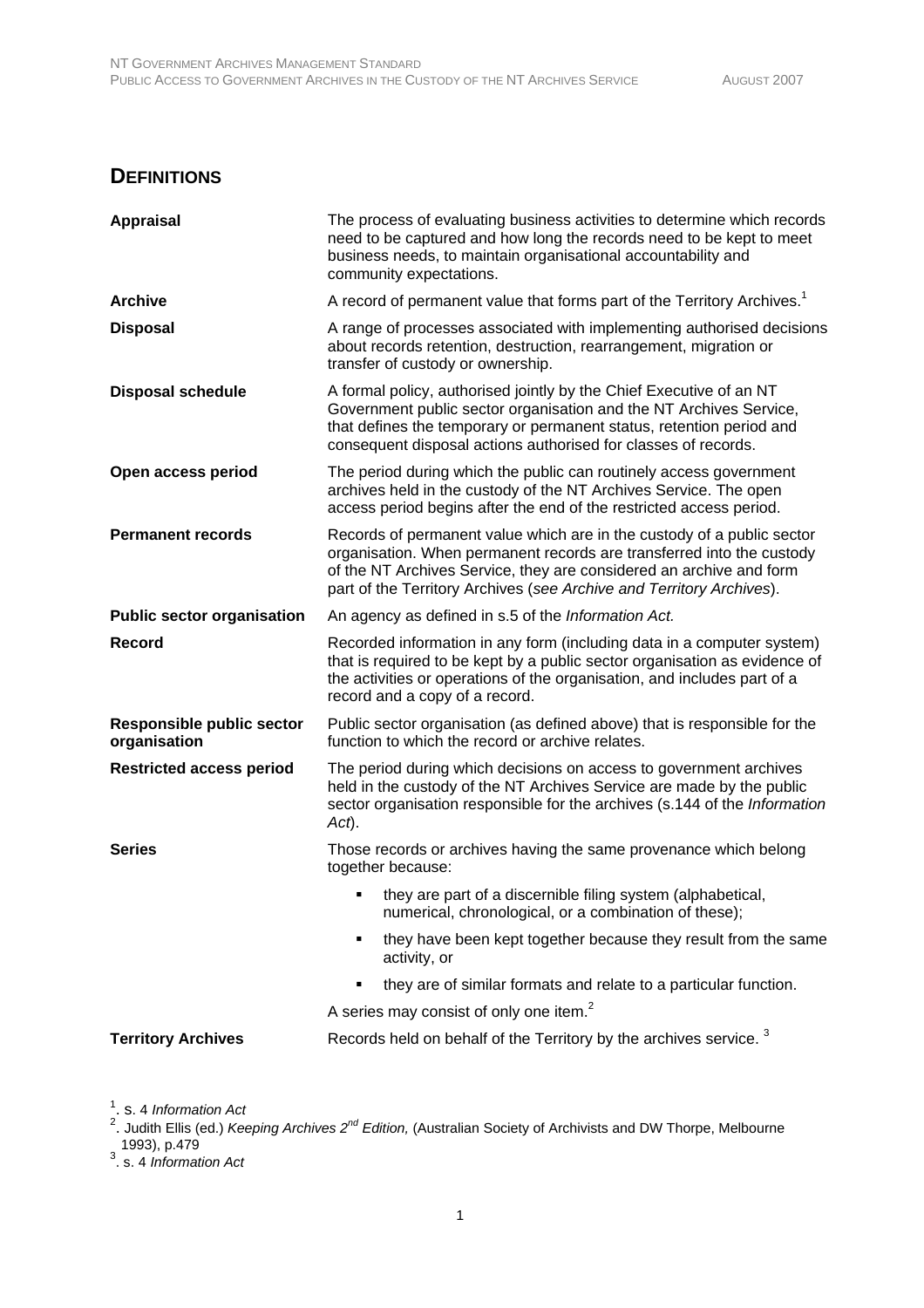## **ABOUT THIS STANDARD**

#### **Purpose**

The purpose of this standard, established in pursuance of the *Information Act,* is to define policies and compliance requirements for public access to government archives in the custody of the NT Archives Service.

#### **Scope**

Application of this standard is mandatory for all NT Government public sector organisations, including NT Government departments or agencies, NT Government statutory bodies, NT Government business divisions, NT Government owned corporations and NT local government authorities.

This standard applies to all NT Government records in all formats, including electronic records and records in business systems, copies of records and parts of records.

#### **Regulatory Framework**

This standard complies with the provisions of the *Information Act*.

The NT Archives Service endorses the Australian Standard *AS ISO 15489: 2002— Records Management*.

#### **Related Documents**

This standard is to be read in conjunction with:

▶ the complete set of NT Government Archives Management Standards and Advices

- ▶ NT Government Records Management **Standards**
- policies and procedures of individual organisations
- access agreements for government archives which are the responsibility of the public sector organisation
- **EXEC** series consignment lists for archives series in the custody of the NT Archives Service which are the responsibility of the public sector organisation.

#### **Responsibility**

The NT Archives Service is responsible for establishing this standard including the provision of advice and training, and for monitoring NT public sector organisation compliance.

Implementation of this standard is the responsibility of the Chief Executive of each NT Government public sector organisation.

#### **Authority**

This standard was approved by the Minister for Corporate and Information Services on 1 August 2007 and is effective immediately.

This standard has been endorsed by the NT Information Commissioner.

#### **Acknowledgments**

The NT Archives Service acknowledges other government archives and records authorities which have had significant influence on the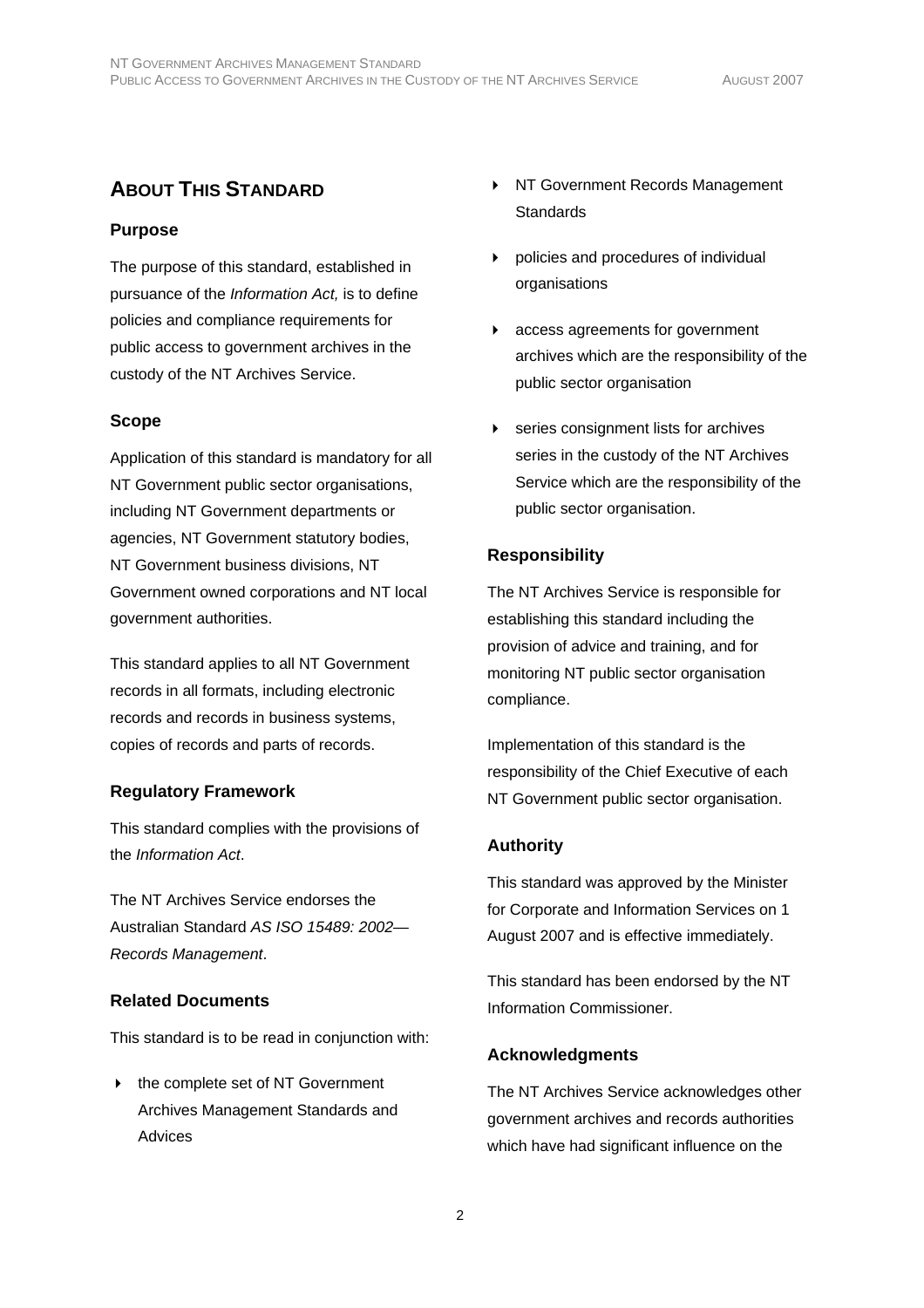establishment of the NT Government Archives Management Standards:

- ▶ National Archives of Australia
- Archives Office of Tasmania
- ▶ Public Record Office of Victoria
- Queensland State Archives
- ▶ State Records of New South Wales
- ▶ State Records Commission of Western Australia
- State Records of South Australia
- ACT Government Territory Records Office.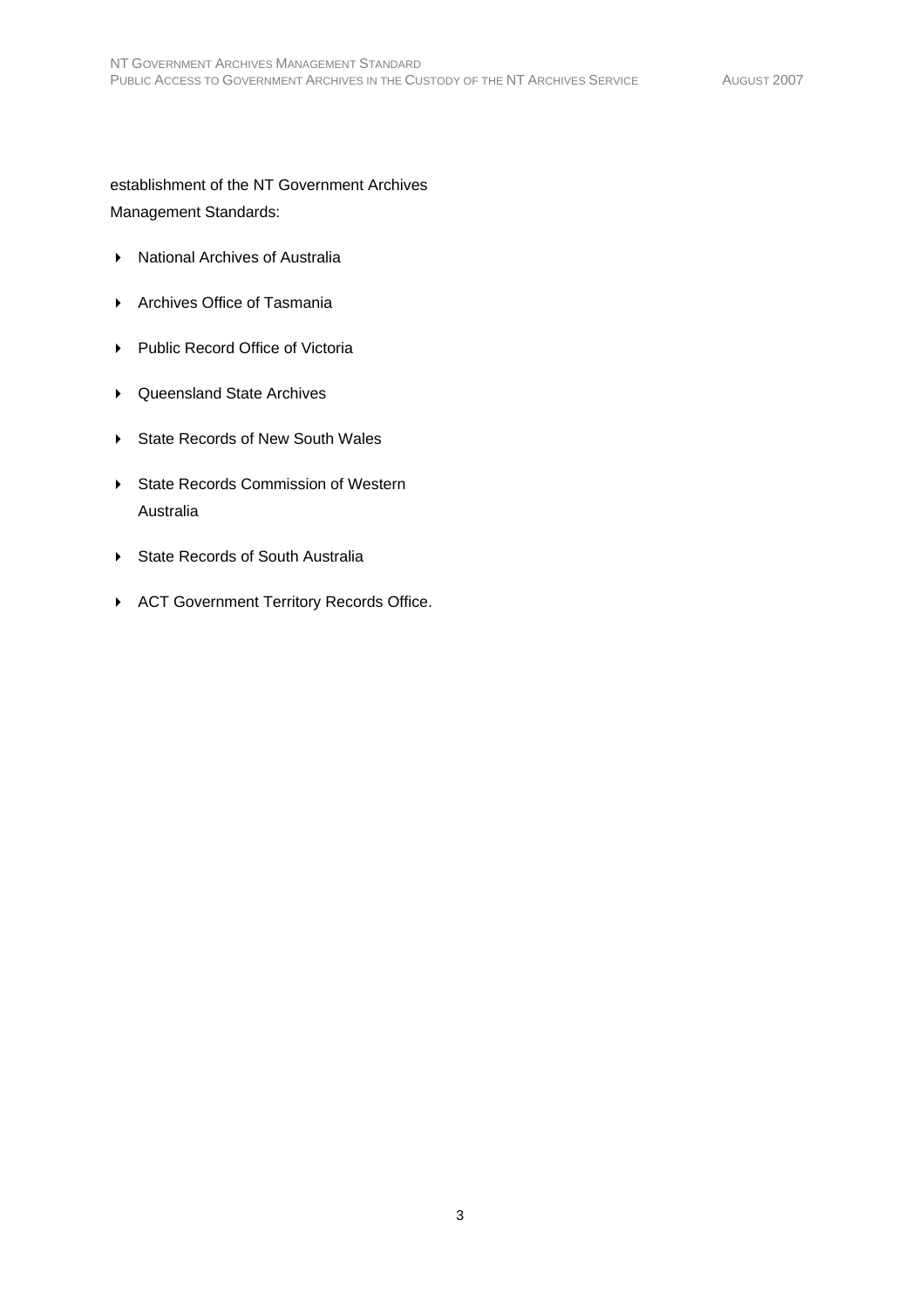## **POLICY STATEMENT**

Public sector organisations must manage public access to archives which are their responsibility (see s.142 and s.144 of the *Information Act*).

## **EXPLANATION**

Archives are records that have permanent or continuing value for the organisation that created them, the NT Government as a whole and for the community.

The *Information Act* provides for the transfer of permanent records to the NT Archives Service, where they become part of the Territory Archives. Territory Archives are preserved for their value to the government and the community (see *Archives Management Standard: Transfer of Archives*).

The NT Archives Service manages and preserves Territory Archives in accordance with recognised professional standards and the *Information Act* to ensure their accessibility for use by the responsible public sector organisation and eventual public access.

Public access to Territory Archives is managed in accordance with s.142 of the *Information Act*. All government records transferred to the custody of the NT Archives Service for inclusion in the Territory Archives must be made available for public access eventually.

The **open access period** is the period during which the public can routinely access the government archives. (See *Archives Advice 2:* 

*Implementation of Open Access for Government Archives in the Custody of the NT Archives Service*)

Public access to government archives is restricted prior to the open access period. The **restricted access period** is 30 years, unless it is in the public interest for the archives to be restricted for 45 years (s.142). Extensions may be granted if it is in the public interest, but all government archives must be available after 100 years (s.142 (4)).

Access Agreements defining the restricted access period for each archives series are negotiated by the responsible public sector organisation and the NT Archives Service at the time the records are transferred into the custody of the NT Archives Service. (See *Archives Advice 1: Access Agreements for Government Archives,* and *Archives Advice 3: Recommended Restricted Access Periods for Government Archives*)

During the restricted access period, if the archives have been specifically identified in the custody of the NT Archives Service, an application for access may be made to the responsible public sector organisation through the NT Archives Service (See *Archives Advice 4: Public Access to Government Archives in the Restricted Access Period*).

Individuals may also request access through Part 3 (Access and Correction Rights) of the *Information Act*. Further information about Access to Government Information can be found on the website of the Office of the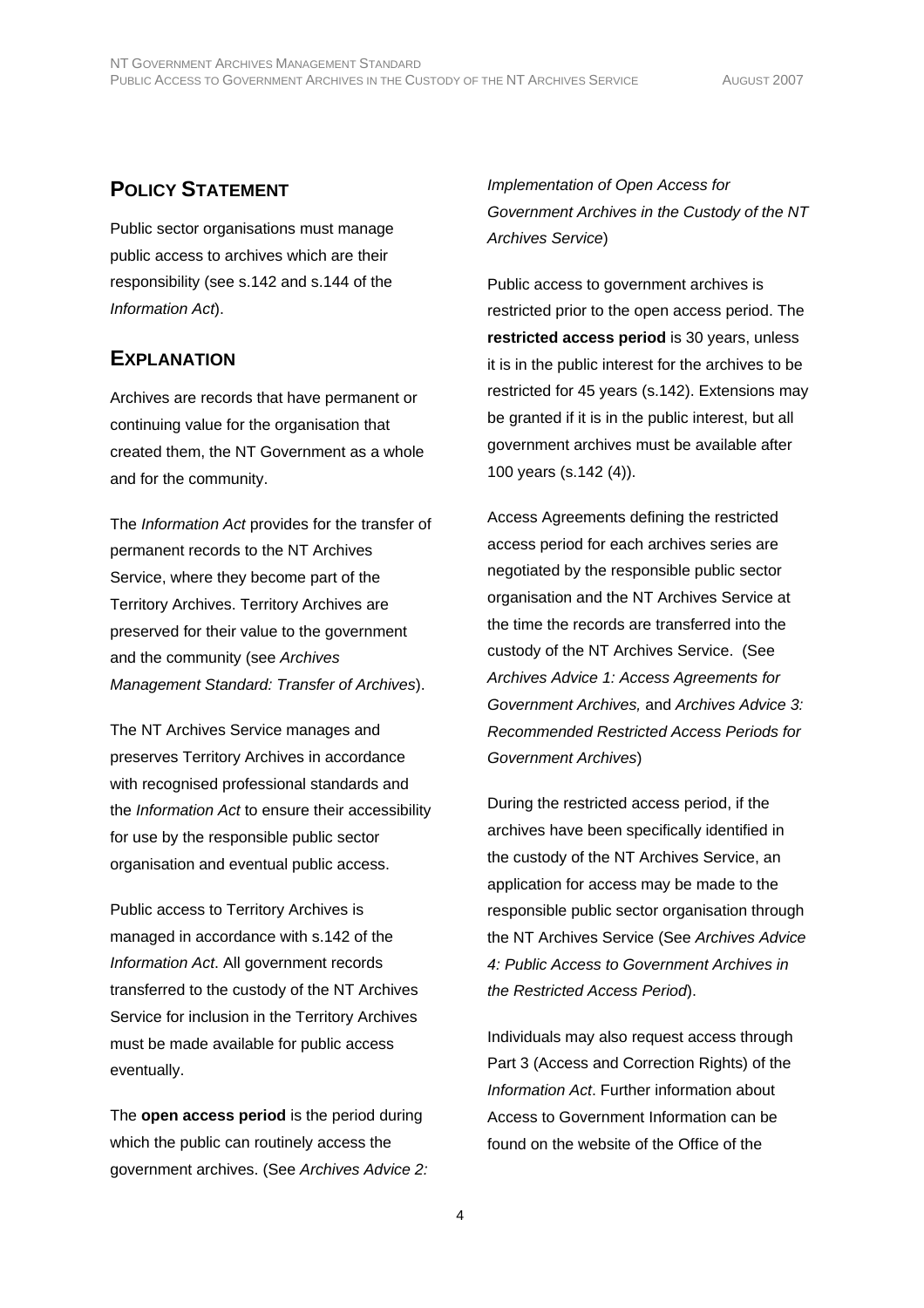Information Commissioner (www.infocomm.nt.gov.au).

Public sector organisations must have procedures in place for managing and responding to requests for public access to archives series which are in the restricted access period.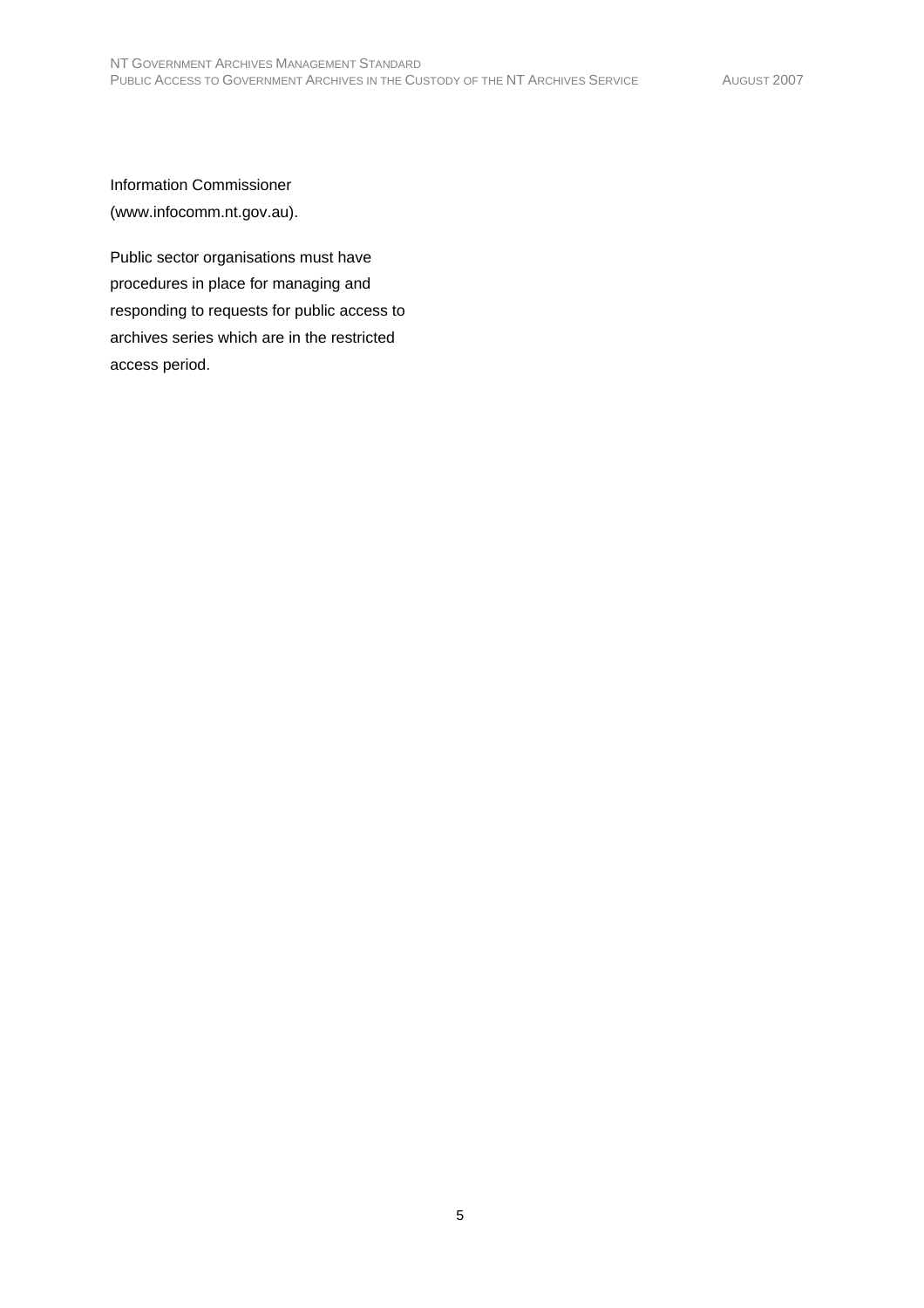## **COMPLIANCE CHECKLIST**

NT Government public sector organisations need to satisfy the following requirements to comply with this standard.

- $\Box$  Maintain a complete set of archives series lists for all archives in the custody of the NT Archives Service which are the responsibility of the organisation.
- $\Box$  Review archives series prior to transfer to the NT Archives Service to determine the appropriate restricted access period for the archives.
- $\Box$  Negotiate Access Agreements for all archives series transferred to the NT Archives Service with due consideration to the public interest.
- $\Box$  Maintain Access Agreements for all archives series in the custody of the NT Archives Service which are the responsibility of the organisation.
- $\Box$  Review Access Agreements for archives series in the custody of the NT Archives Service prior to the expiry of the restricted access period to determine any requirements for applications for extensions.
- $\Box$  Identify a position within the organisation which is responsible for handling requests for public access within the restricted access period, and provide contact details to the NT Archives Service.
- $\Box$  Establish and maintain a procedure for the management and prompt response to requests for public access to archives series in the restricted access period in the custody of the NT Archives Service.
- $\Box$  Maintain records of access decisions for applications for access to archives series which are in the restricted access period in the custody of the NT Archives Service.
- $\Box$  Upon transfer of administrative functions to another public sector organisation, transfer a copy of the records of access decisions to the inheriting organisation.